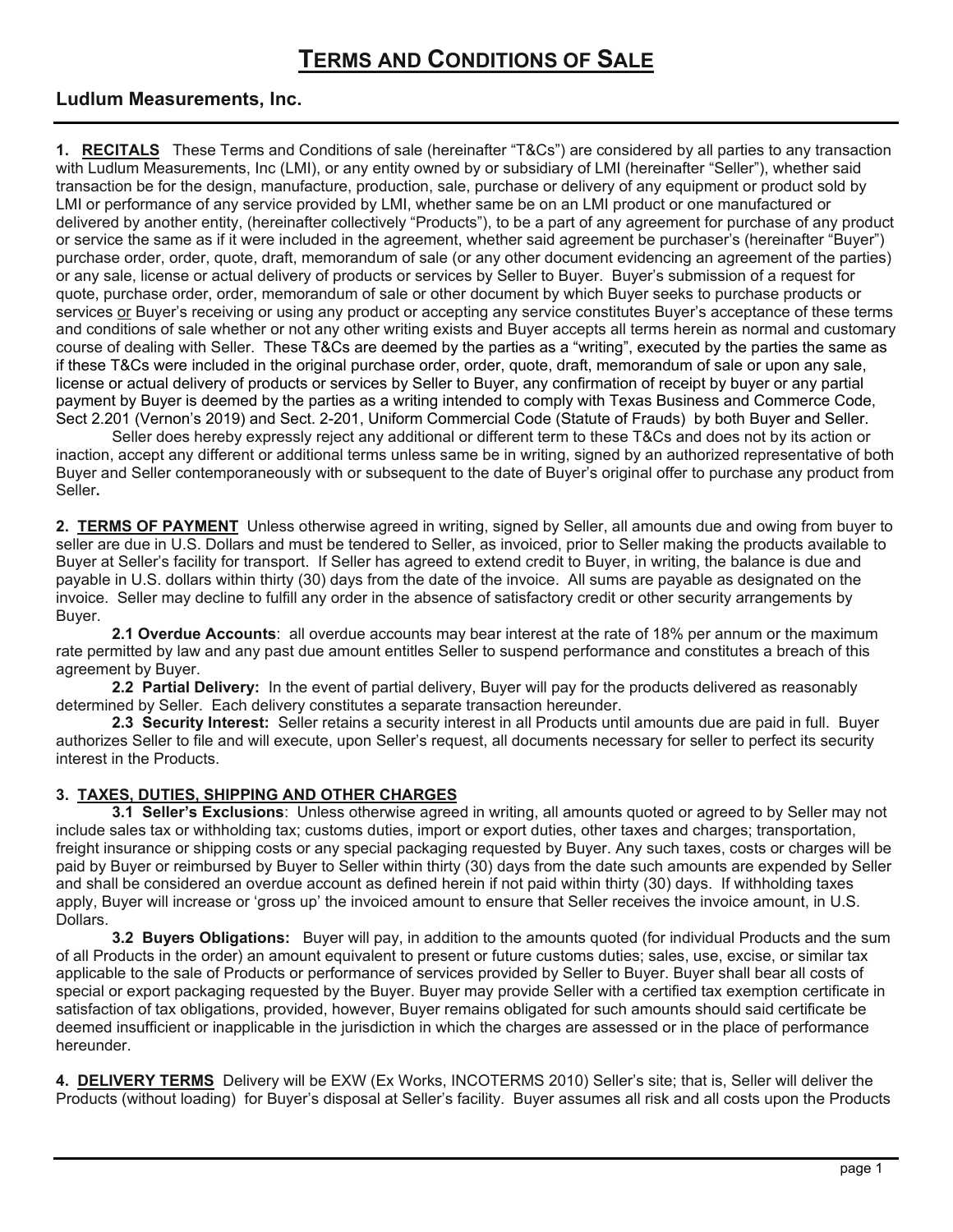when Seller has made products available for loading onto whatever mode of transport Buyer selects, whether same has left the Seller's facility or not.

**4.1 Delivery Dates:** Seller will estimate a delivery date or dates and will in no event be in breach of its obligations to Buyer, or be liable to Buyer if delivery, in whole or in part, is made within a reasonable time after the estimated delivery date. Seller shall have the right to amend or modify any delivery date, in whole or in part, at Seller's sole and absolute discretion.

**4.2 Title to Products:** Title passes to Buyer and Buyer becomes solely responsible for and assumes all risk of loss or damage to the Products upon the earliest date when Seller first made the Product available to Buyer at Seller's facility (EXW, Seller's site, as set forth hereinabove).

**4.3 Services, Delivery:** Services are considered "delivered" and charges incurred when Seller's authorized representative presents at Buyer's facility or other designated service location, properly equipped and prepared to perform the agreed upon service. Any interruption of work as a result of any act or omission of Buyer does not mitigate Buyer's obligation to pay for such services.

#### **5. ORDER CANCELLATION, RETURNS**

**5.1 Cancellations**: In the event Buyer cancels an order, Buyer shall be obligated to Seller for Seller's reasonable Cancellation Fee, including reasonable profit on the cancelled order, pro-rata completion of the Buyer's order as of cancellation date (provided Seller delivers that part of the order completed prior to cancellation to Buyer in accord with delivery requirements in paragraph 4, above).

**5.2 Returns**: To the extent Buyer wishes to return tangible goods, maintained by Seller in stock or as a product that is standard production of Seller, Buyer may, with the express written consent of Seller, return such items previously delivered provided such goods are in "as new and saleable" condition within thirty (30) calendar days from invoice date. Buyer pays for shipping both ways. Return between 30-90 days of invoice date will be charged a 35% restocking fee. After 90 days, Seller will not accept any returns or issue credit.

#### **6. LIMITED WARRANTIES, EXCLUSIONS, OBLIGATIONS OF BUYER, EXCLUSIVITY**

**6.1 Standard Limited Warranty**: Seller warrants that (a) all goods will be free from defect in design, workmanship and materials, and when used in accordance with Seller's instructions and requirements for operation of the goods, will perform in accord with Seller's published technical specifications; and, (b) services will be performed in a professional and workmanlike manner consistent with generally accepted industry standards ("Warranty"). Any warranty claim must be made in writing delivered to Seller. The Warranty for goods is valid for claims received by Seller within twelve (12) months from shipped date of the affected goods. Warranty period may be longer if an Extended Warranty has been purchased or is inherent to a specific product. Provided, however, if the failure of the product or service is in any manner related to the conduct of Buyer, or if Buyer attempts to repair or have the product repaired by anyone other than Seller, without the written authorization of the Seller, this limited warranty is void and Seller has no further obligation to Buyer hereunder. This warranty excludes replacement of photomultiplier tubes, GM tubes, and proportional tubes, and scintillation crystals which are broken due to excessive physical abuse or used for purposes other than intended.

**6.2 Exclusive Remedies:** All warranty claims must be in writing, delivered to Seller and must be made within the Warranty Period and include a specific and detailed description of the basis of the warranty claim. Buyer's sole and exclusive remedy and Seller's sole and exclusive liability and obligation hereunder is for Seller to use commercially reasonable efforts, consistent with industry standards to provide Buyer with replacement or repaired goods, at Seller's sole and absolute discretion, sufficient to conform to Seller's Limited Warranty herein. For service warranty claims during the Warranty Period, Buyer's sole and exclusive remedy and Seller's sole and exclusive liability, consistent with industry standards, is for Seller, in Seller's sole and absolute discretion, to either re-perform services or refund the fees paid to Seller for such services alleged to have been defective. If a part or system replaced by Seller malfunctions, the Seller shall have the right to repair, replace or refund fees relating to the specific replaced part or system. Seller's Warranty for any repair or replacement will continue for the duration of the warranty applicable to the original product or equipment.

**6.3 Exclusions:** Buyer has no Warranty rights for any defect caused by (a) use of the Products with other goods or equipment not expressly specified in writing by Seller as suitable for use with the Products; (b) Buyer's failure to adhere to Seller's operating instructions or to operate the Products within specified operating parameters; (c) acts or omissions of any person other than Seller or its authorized representatives; (d) installation, maintenance or calibration of any product or equipment by someone other than Seller or persons certified by Seller; (e) abuse, use at an unsafe or unsuitable site or use outside the parameters of Seller's operational procedures or limits; (f) conditions outside the control of Seller (e.g. acts of God, Force Majeure conditions); or, (g) normal usage wear and tear.

**6.4 Warranties Enumerated Herein Are Exclusive Remedy**: The warranties contained in these Terms and Conditions of Sale are exclusive and in lieu of any and all other warranties, whether same be express or implied; pursuant to state or federal statutory or rule promulgated by any administrative or regulatory agency; including, but being not limited to, the implied warranties of merchantability and fitness for a particular purpose all of which are particularly and specifically disclaimed hereby by Ludlum Measurements, Inc. its companies, subsidiaries or other business entities owned by Ludlum Measurements, Inc.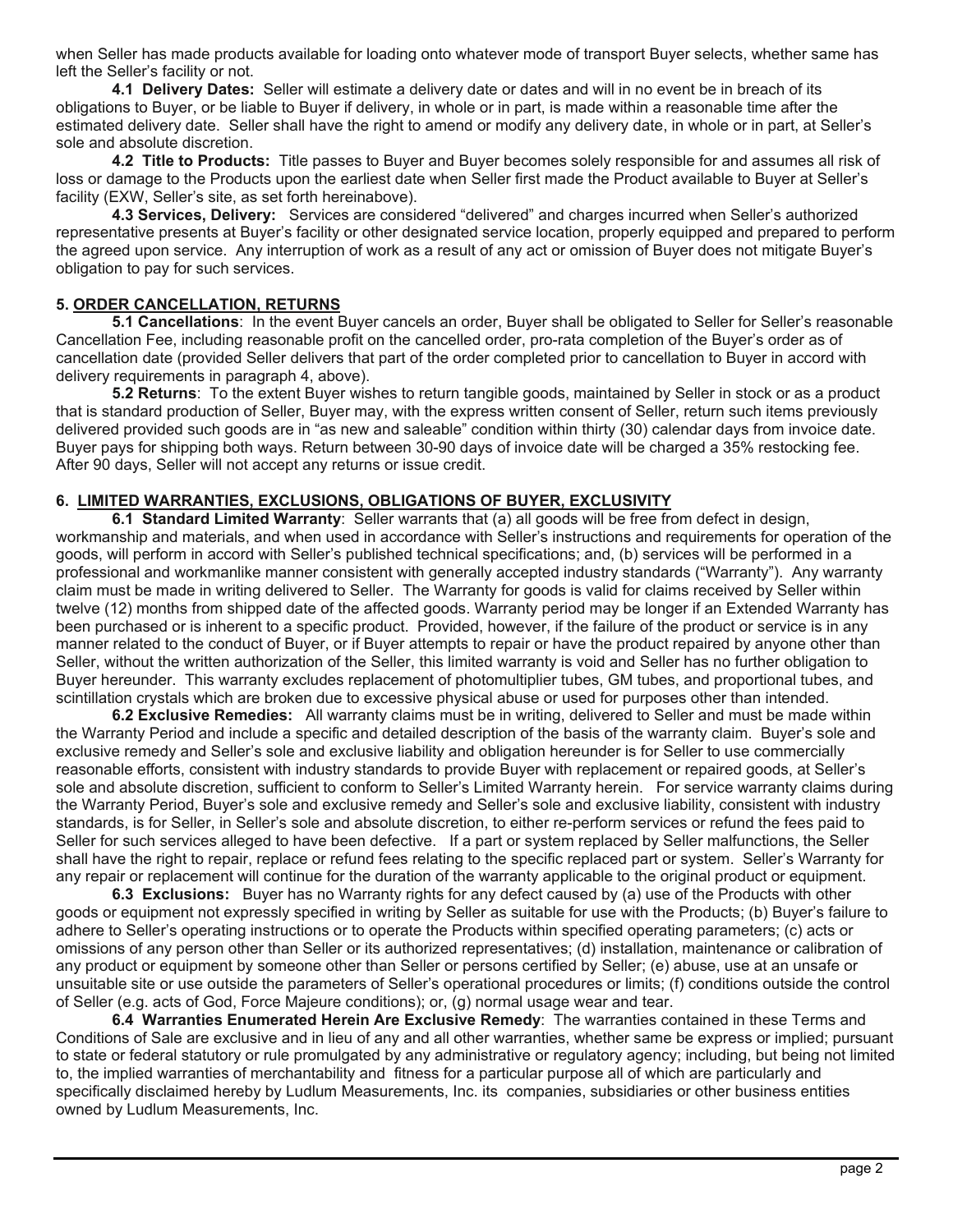**7. BREACH** Any (a) failure to make payment to Seller for any Products when due; (b) failure to accept conforming Products supplied hereunder; (c) return of any Products delivered to Buyer without the prior written consent of Seller; (d) filing of a voluntary or involuntary petition in bankruptcy by any third party against Buyer, the institution of any proceedings in insolvency or bankruptcy (including reorganization) against Buyer, the appointment of a trustee or receiver of Buyer, or an assignment for the benefit of Buyer's creditors; or (e) any other act by Buyer in violation of any of the provisions hereof will constitute a breach by Buyer hereunder. In the event of breach by Buyer, Seller, with written notice to Buyer, may terminate the order in whole or in part, without any liability or penalty whatsoever and Buyer shall remain liable for the products and equipment delivered as set forth herein. Buyer will pay all costs, including reasonable attorneys' fees, incurred by Seller in any action brought by Seller to collect payments owing or to otherwise enforce its rights hereunder.

**8. SOFTWARE LICENSE** When purchasing Products, Buyer has purchased or been given a license to use the associated software, not the software itself. Because title to the software remains with Seller, Buyer may not sell, distribute or otherwise transfer the software. Seller's software is protected by United States Copyright Law and by International Copyright Treaties. Buyer may not copy the software or any part of it for any other purposes, and Buyer may not decompile, reverse engineer, modify, disassemble, or reduce the software. Seller may terminate this license if Buyer fails to comply with these terms and conditions. All software revisions and upgrades are subject to these same license terms and conditions.

**LIMITATION OF LIABILITY: INCIDENTAL OR CONSEQUENTIAL WAIVED; LIABILITY FOR DICLOSURE OF TRADE SECRET OR PROPRIETARY INFORMATION** In no event will either party be liable for any indirect, incidental, special or consequential damages, even if such party has been advised of the possibility of such damages. Seller's aggregate and cumulative liability for damages hereunder will in no event exceed the amount of fees paid, or payable to seller under the order covered hereby, and if such damages relate to buyer's use of the products or services, then such liability will be limited to fees paid for the relevant product or services giving rise to the liability. Except as provided hereinbelow, these limitations will apply notwithstanding any failure of essential purpose of any limited remedy.

**8.1. Liability for Unauthorized Disclosure of Trade Secrets Retained:** Notwithstanding the foregoing waivers of incidental and consequential damages and any other limitation of liability herein, Buyer will remain liable for and no limitation or exclusion of liability will apply to Buyer's: (a) infringement, misappropriation, unauthorized disclosure or misuse of Seller's proprietary information or intellectual property rights; or (b) breach of compliance obligations in Sections 9 or 12.2.

**9. EXPORT CONTROL LIABILITY** The Parties will observe and adhere to all applicable laws and regulations relating to the export, re- export, diversion or transfer of technical data, and direct products thereof. The foregoing will include without limitation the export control laws of (a) the country in which the Products are manufactured, and (b) to the extent applicable, the United States. Buyer will be responsible for obtaining all re-export licenses of the United States (to the extent applicable) for the export or re-export of the Products. Buyer covenants not to export, supply or otherwise make any of the Products available to any person or entity: (i) located in a country subject to trade or other embargo levied by the U.S. Government; (ii) listed on any U.S., UK, or European Union list of prohibited or restricted parties, including but not limited groups, entities or organizations identified by the U.S. Government as terrorist organizations or any group or entity identified by the U.S. Government as aiding, abetting, conspiring with or funding any terrorist organization; or (iii) that will use those Products in any activities directly or indirectly related to nuclear, chemical or biological weapons or missiles. Seller makes no guarantees or assurances of the re-export licensability of any Products. Buyer agrees to defend, indemnify and hold Seller harmless from any claims, damages, fines, assessments, penalties or other liabilities asserted by any party or any governmental entity resulting from the breach of any part of Section 9.

**10. FORCE MAJEURE** Except for payment obligations, performance will be excused to the extent impossible or delayed by strike, fire, flood, governmental acts or orders or restrictions, failure of suppliers, or any other cause beyond the reasonable control of a party. Deliveries suspended or not made by reason of this Section 10 will be canceled without liability, but payment obligations for delivered Products will otherwise remain unaffected.

**11. NUCLEAR ENERGY HAZARDS AND NUCLEAR INCIDENTS** Buyer waives any claim it might have against Seller and agrees to indemnify and hold Seller harmless from any claims, including 3<sup>rd</sup> party claims against Seller, because of damage to, loss of, or loss of use of any property or equipment at the site of a nuclear facility resulting from nuclear energy hazards or nuclear incidents. The foregoing waiver and indemnification provisions will apply to the full extent permitted by law, regardless of fault. For purposes of this Section 11, "nuclear energy hazards" will mean the hazardous properties of nuclear materials. Hazardous properties include radioactive, toxic or explosive properties of nuclear material. Nuclear material will include source material, special nuclear material, or by-product material as those defined in the Atomic Energy Act(42 U.S.C. Section 2014). Nuclear incident will have the meaning given that term in the Atomic Energy Act (42 U.S.C. Section 2014 (q)).

## **12. GENERAL PROVISIONS**